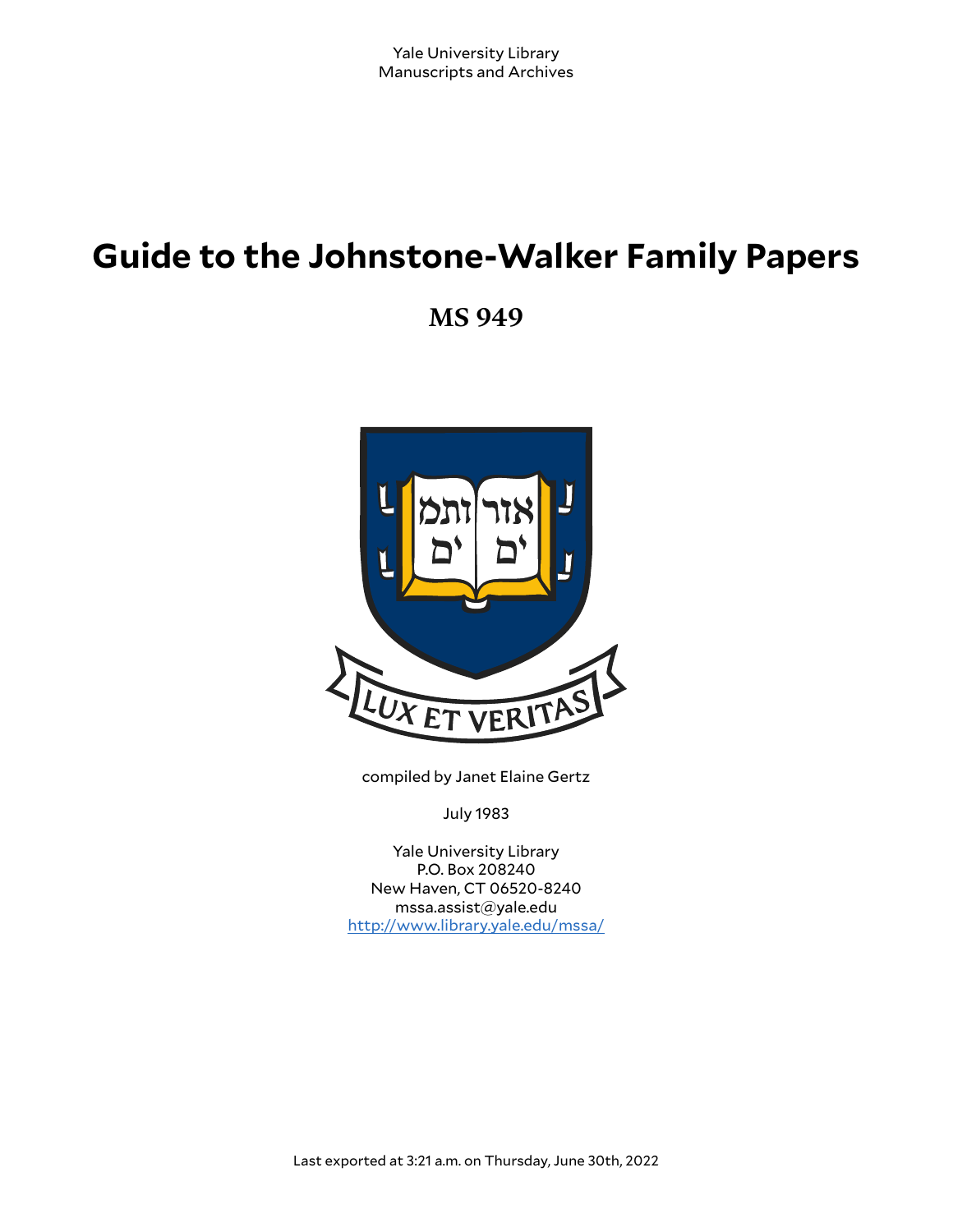# **Table of Contents**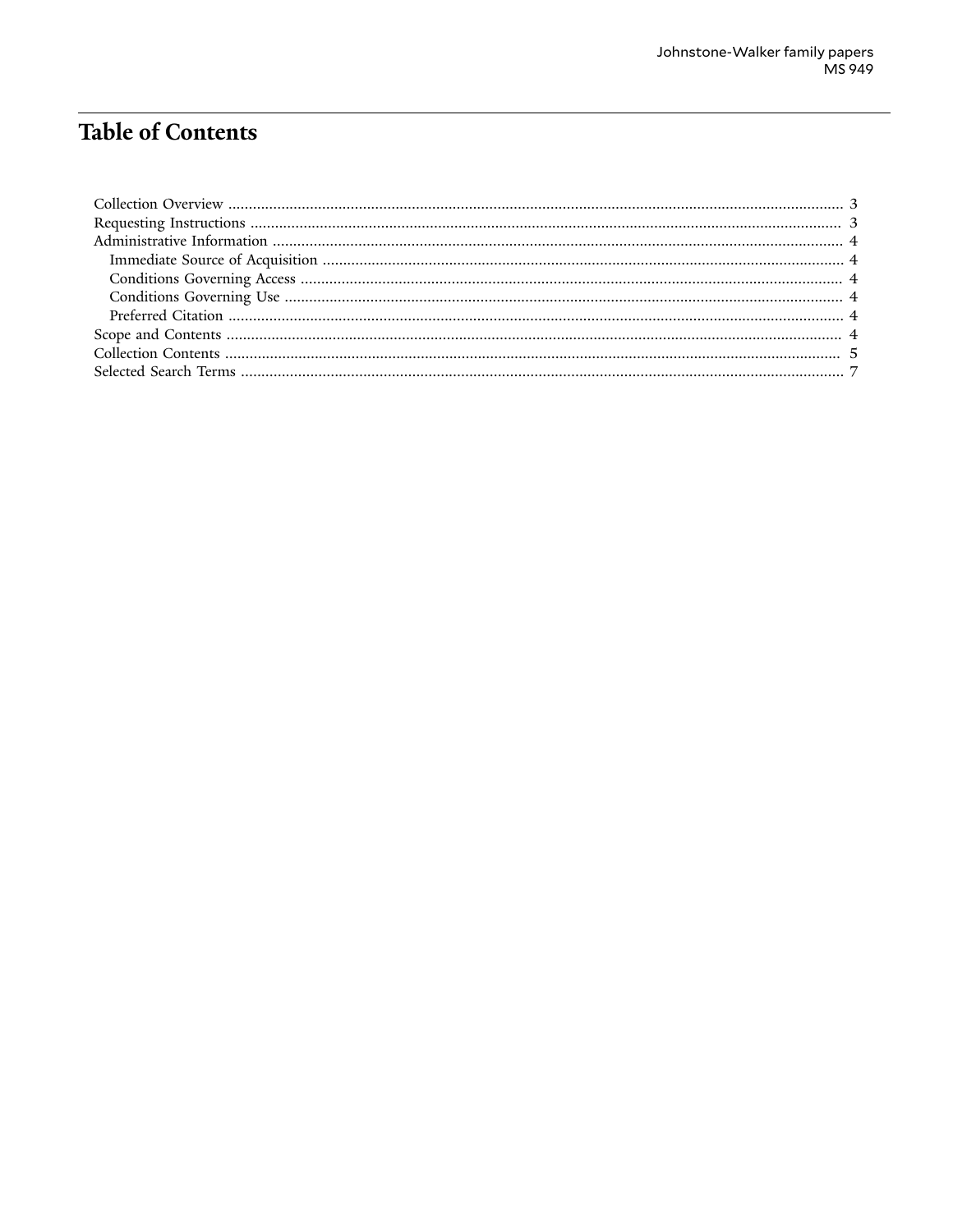### <span id="page-2-0"></span>**Collection Overview**

| <b>REPOSITORY:</b> Manuscripts and Archives |
|---------------------------------------------|
| <b>Yale University Library</b>              |
| P.O. Box 208240                             |
| New Haven, CT 06520-8240                    |
| mssa.assist@yale.edu                        |
| http://www.library.yale.edu/mssa/           |
|                                             |

**CALL NUMBER:** MS 949

**CREATOR:** Johnstone family

**TITLE:** Johnstone-Walker family papers

**DATES:** 1833-1951

- **BULK DATES:** 1833–1901
- **PHYSICAL DESCRIPTION:** 0.25 linear feet

#### **LANGUAGE:** English

**SUMMARY:** Chiefly diaries and correspondence by the wife and daughters of Thomas Pinckney Johnstone, a missionary to Turkey from 1833 to 1853. The diaries record their attempts to convert Turkish, Greek, and Armenian neighbors, the persecutions suffered by the converts, and the life of the missionary family. Diaries and letters written on their return to the United States describe their life in Granville, Ohio where they met anti-slavery activists; in Salem, Massachusetts; and in New Haven, Connecticut. The diary of Martha Johnstone Walker reports on her experiences at the Le Roy Seminary in New York. Also in the papers are six family letters and genealogies of the Walker and Johnstone families.

**ONLINE FINDING AID:** To cite or bookmark this finding aid, please use the following link: [https://](https://hdl.handle.net/10079/fa/mssa.ms.0949) [hdl.handle.net/10079/fa/mssa.ms.0949](https://hdl.handle.net/10079/fa/mssa.ms.0949)

#### <span id="page-2-1"></span>**Requesting Instructions**

To request items from this collection for use in the Manuscripts and Archives reading room, please use the request links in the HTML version of this finding aid, available at [https://hdl.handle.net/10079/fa/](https://hdl.handle.net/10079/fa/mssa.ms.0949) [mssa.ms.0949](https://hdl.handle.net/10079/fa/mssa.ms.0949).

To order reproductions from this collection, please go to [http://www.library.yale.edu/mssa/](http://www.library.yale.edu/mssa/ifr_copy_order.html) [ifr\\_copy\\_order.html.](http://www.library.yale.edu/mssa/ifr_copy_order.html) The information you will need to submit an order includes: the collection call number, collection title, series or accession number, box number, and folder number or name.

Key to the container abbreviations used in the PDF finding aid:

b. box

f. folder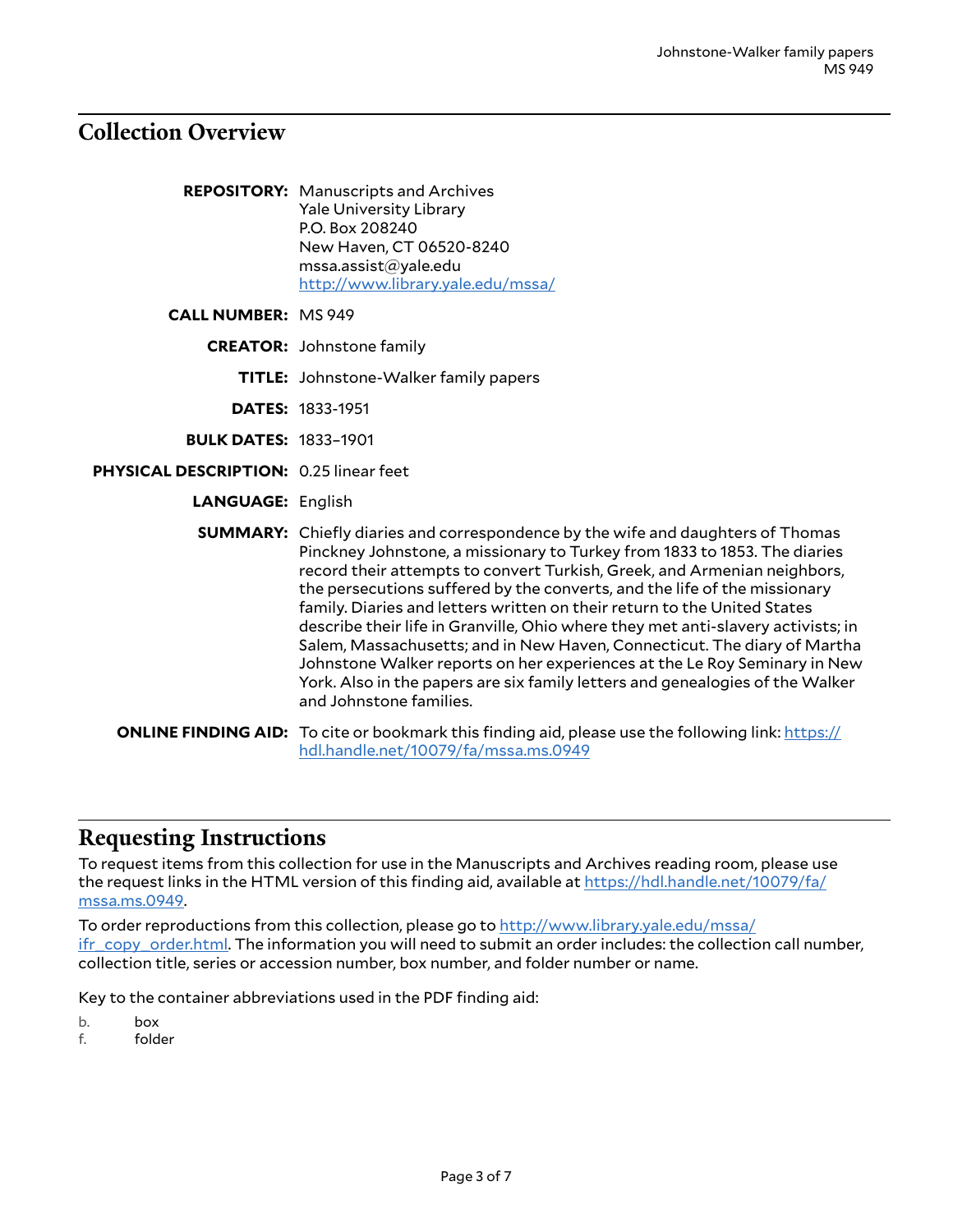# <span id="page-3-0"></span>**Administrative Information**

## <span id="page-3-1"></span>**Immediate Source of Acquisition**

Gift of Mrs. Curtis H. Walker, 1957.

## <span id="page-3-2"></span>**Conditions Governing Access**

The materials are open for research.

# <span id="page-3-3"></span>**Conditions Governing Use**

Copyright status for collection materials is unknown, though much of the material in this collection is likely in the public domain. Transmission or reproduction of materials protected by U.S. Copyright Law (Title 17, U.S.C.) beyond that allowed by fair use requires the written permission of the copyright owners. Works not in the public domain cannot be commercially exploited without permission of the copyright owners. Responsibility for any use rests exclusively with the user.

# <span id="page-3-4"></span>**Preferred Citation**

Johnstone-Walker Family Papers (MS 949). Manuscripts and Archives, Yale University Library.

## <span id="page-3-5"></span>**Scope and Contents**

This collection consists of diaries and letters of the Johnstone (also spelled Johnston) and Walker families. Almost all of the items in the collection were written by the women of the family, in particular Marianne Cassandra (Howe) Johnstone (Mrs. Thomas Pinckney Johnstone) and her daughters Martha Howe (Johnstone) Walker (Mrs. James Walker) and Mary Sybil Johnstone. Thomas Pinckney Johnstone (died 1883) was a missionary for the American Board of Commissioners for Foreign Missions sent to Turkey in 1833, where he served in Constantinople, Trebizond, and Smyrna before returning to the United States with his family in 1853, and the diaries of his wife and daughters record their experiences in both countries. Marianne Johnstone writes of raising her children in Turkey surrounded by hardship and disease, or her attempts to convert her Turkish, Greek, and Armenian neighbors, and of the persecutions suffered by the converts. Martha Johnstone Walker kept diaries which describe the countryside, the happy family life they enjoyed, events such as the visit of the Sultan of Smyrna, and their voyage home to America in 1853, while her sister Mary Johnstone wrote a short history of the family's adventures in Turkey.

The diaries of Marianne and Martha Johnstone continue after their return to the United States and describe their life in Granville (Ohio), where they came in contact with anti-slavery activists, in Salem (Massachusetts), and in New Haven (Connecticut). Martha Johnstone Walker attended Le Roy Seminary in New York, and her school experiences include a women's rights debate and a student rebellion against bad food. A more detailed summary of the diaries, prepared by Curtis Howe Walker, son of James and Martha Walker, is included in the collection. Also included are a record of Johnstone family births and marriages, and six family letters, the earliest of which is a record of Thomas Pinckney and Marianne Johnstone's activities in Smyrna in September of 1846 and of their education of their children. Of the remaining letters, an undated one from Martha Johnstone Walker was written in Turkey and the others were written after the family had moved to the United States.

These papers were donated to Yale University by Mrs. Curtis H. Walker in 1957.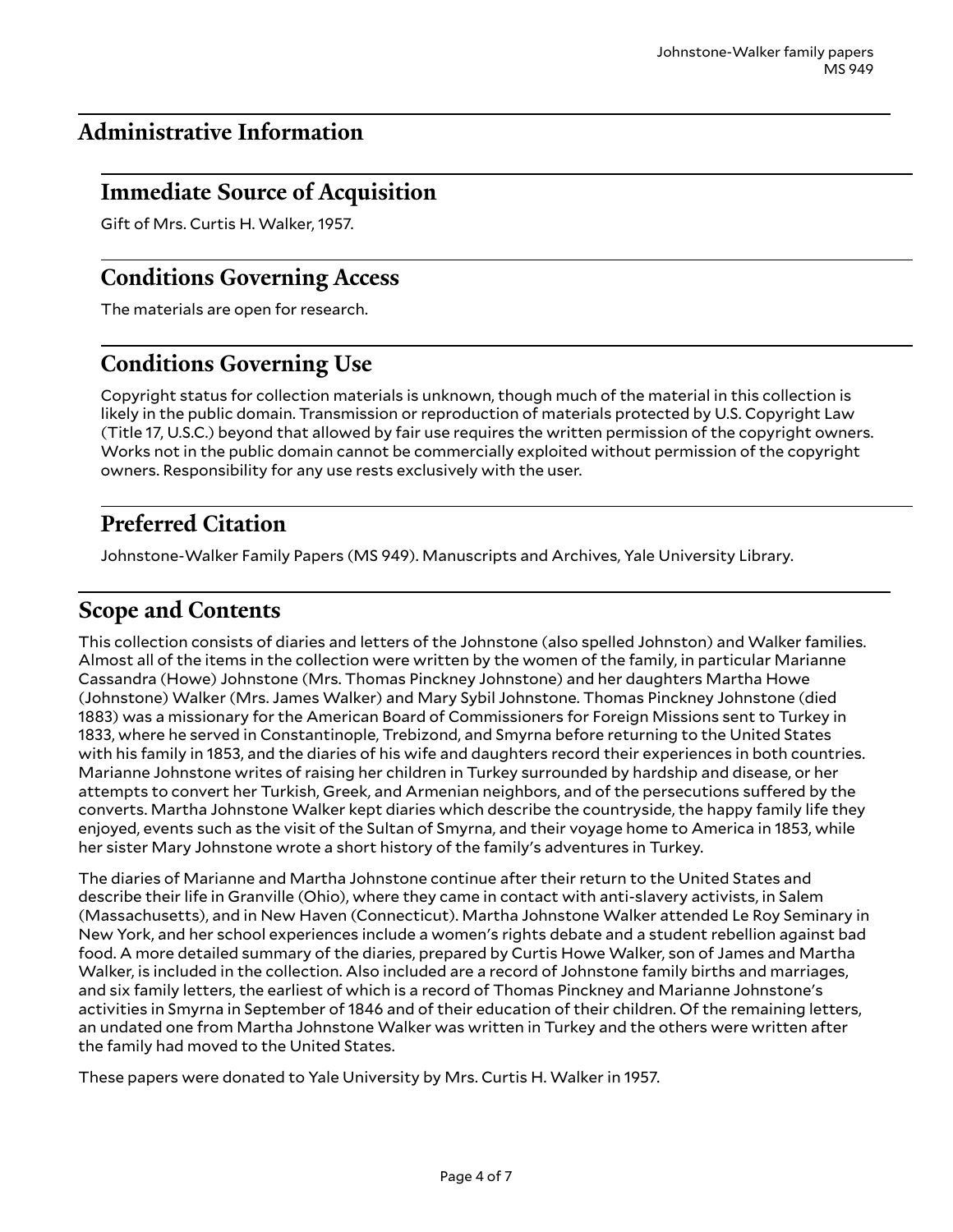# <span id="page-4-0"></span>**Collection Contents**

| b. 1, f. 1 | "Copy of Family Record from Johnstone Bible in possession of James Walker of<br>Hinsdale, Ill., son of Martha Johnstone and James Walker"<br>English                                                                 | undated                 |
|------------|----------------------------------------------------------------------------------------------------------------------------------------------------------------------------------------------------------------------|-------------------------|
|            | A copy of this material is available in digital form from Manuscripts and Archives.<br>Contact Manuscripts and Archives at <b>mssa.assist@yale.edu</b> to request access to<br>the digital copy.                     |                         |
|            | Marianne C. (Howe) Johnstone (1804-1898)                                                                                                                                                                             |                         |
| b. 1, f. 2 | Diary<br>A copy of this material is available in digital form from Manuscripts and<br>Archives. Contact Manuscripts and Archives at mssa.assist@yale.edu to<br>request access to the digital copy.                   | 1843-[1852]             |
| b. 1, f. 3 | Diaries                                                                                                                                                                                                              | 1854-1887               |
|            | Martha Hall (Johnstone) Walker (1836-1917)                                                                                                                                                                           |                         |
| b. 1, f. 4 | Diary                                                                                                                                                                                                                | 1850-1854               |
| b. 1, f. 5 | Diary<br>A copy of this material is available in digital form from Manuscripts and<br>Archives. Contact Manuscripts and Archives at mssa.assist@yale.edu to<br>request access to the digital copy.                   | 1853 March-May          |
| b. 1, f. 6 | Exercise book and diary<br>A copy of this material is available in digital form from Manuscripts and<br>Archives. Contact Manuscripts and Archives at mssa.assist@yale.edu to<br>request access to the digital copy. | 1853-1854               |
| b. 1, f. 7 | Diary                                                                                                                                                                                                                | 1855-1861               |
| b. 1, f. 8 | Mary Sybil Johnstone (1844-1918): reminiscence of Smyrna                                                                                                                                                             | [post-1833]             |
|            | A copy of this material is available in digital form from Manuscripts and Archives.<br>Contact Manuscripts and Archives at <b>mssa.assist@yale.edu</b> to request access to<br>the digital copy.                     |                         |
|            | Letters                                                                                                                                                                                                              |                         |
| b. 1, f. 9 | Marianne Cassandra (Howe) Johnstone to Mary Linnel                                                                                                                                                                   | 1846 September<br>7, 11 |
| b. 1, f. 9 | Thomas Pinckney Johnstone to Robert Alexander Johnstone                                                                                                                                                              | 1854 May [8?]           |
| b. 1, f. 9 | William Curtis Johnstone to Marianne C. (Howe) Johnstone                                                                                                                                                             | 1861 December<br>19     |
| b. 1, f. 9 | Marianne C. (Howe) Johnstone to "little Allit" [Alice Johnstone Walker]                                                                                                                                              | 1875 April 13           |
| b. 1, f. 9 | S. [G.?] W. Benjamin to Martha [Hall (Johnstone) Walker?]                                                                                                                                                            | 1901 December<br>17     |
| b. 1, f. 9 | Martha Hall (Johnstone) Walker to Marianne C. (How) Johnstone                                                                                                                                                        | undated                 |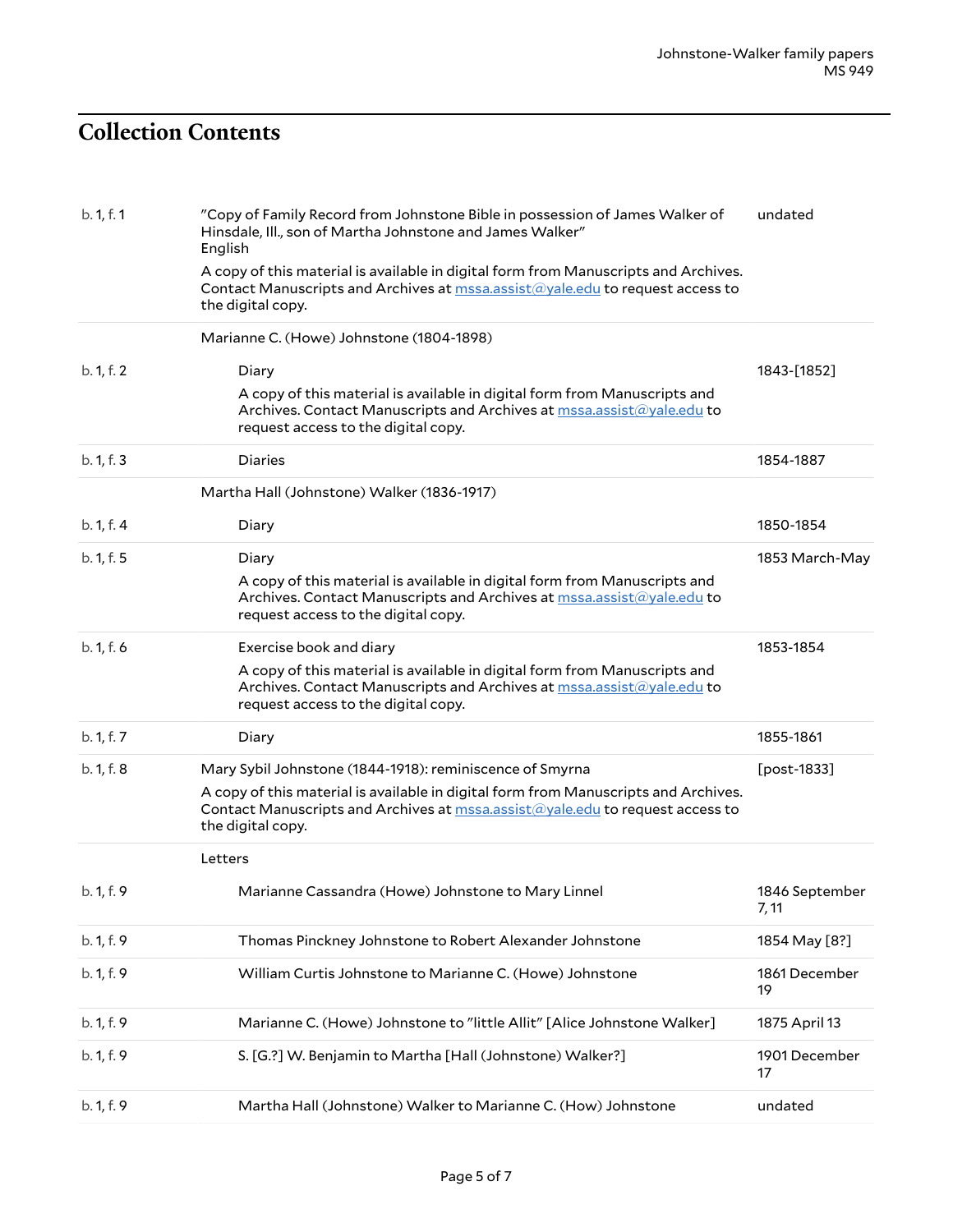b. 1, f. 10 Curtis Howe Walker (1877-1956): "Summary of Family Documents Preserved by Alice Johnstone Walker" A copy of this material is available in digital form from Manuscripts and Archives. Contact Manuscripts and Archives at [mssa.assist@yale.edu](mailto:mssa.assist@yale.edu?subject=Digital%20Copy%20Request:%20[Preservica]%20ms_0949_s01_b001_f0010(*)) to request access to the digital copy. 1951